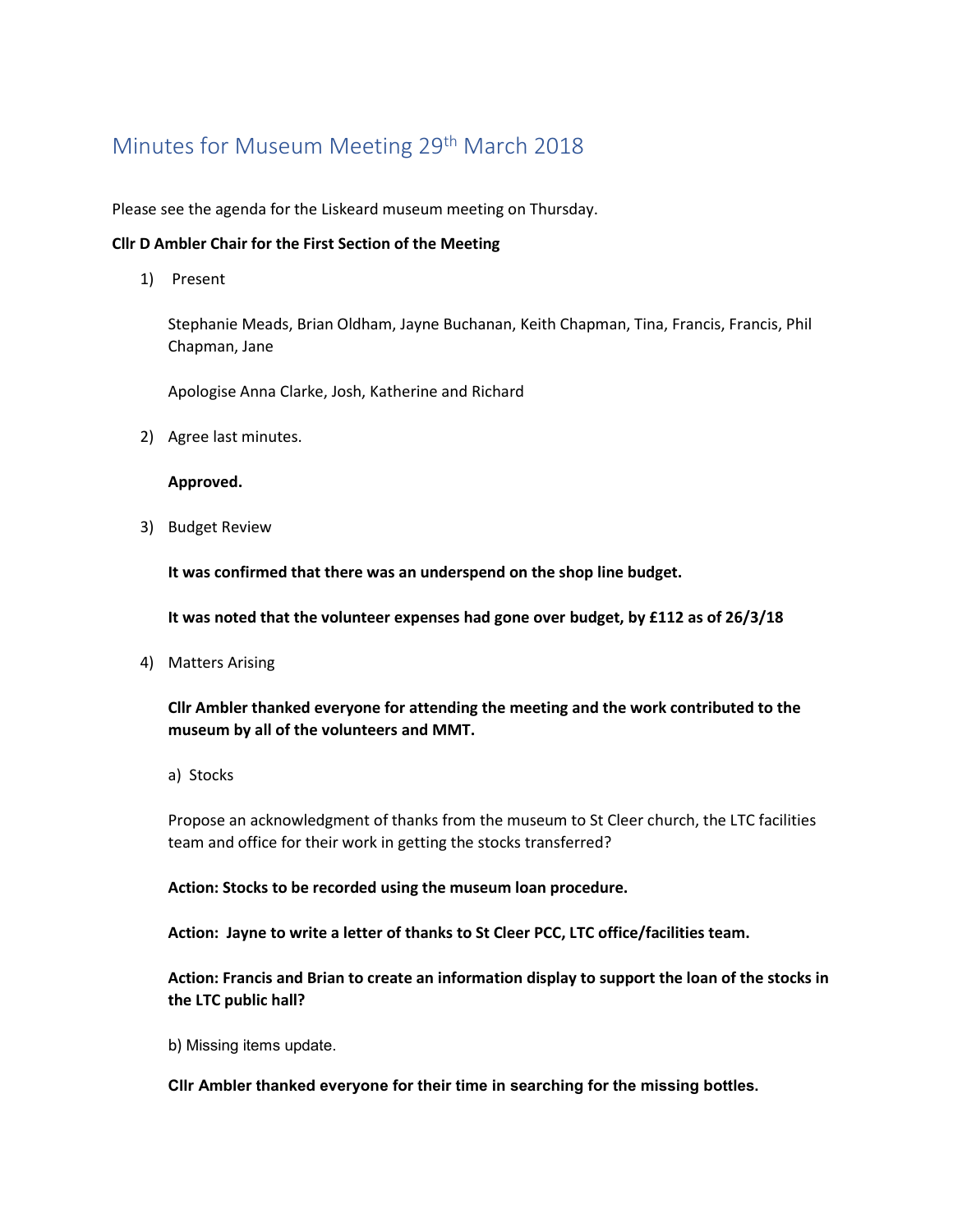**He then provided an update. In conjunction with Yvette, (Support Service Manager) and Jayne Buchanan a number of actions/decisions have been taken.** 

**To insure all legal obligations have been met, LTC is currently awaiting advice from Sgt Rupert Engley. So far LTC have been advised that technically the matter should be treated as a theft, and a discrepancy which should therefore be reported to the Health and safety Executive.** 

**Yvette has contacted HSE to make the report and sent the necessary details by email as requested.**

**Cllr Ambler explained that the plan is to review PPE, first aid and eye baths in the museum. Stephanie Meads is discussing with the SW conservation officer training for museum staff to handle potentially dangerous items - such as explosives/poisons brought in by members of the public.**

**Action: Keith to ask Katherine and Richard to complete another stock take of the store to try and identify the missing items. This is not to be carried out until advice from the police on whether they wish to treat the missing items as potential theft.**

**Action: Brian Oldham to contact Heather to see if she remembers any items similar to those that are missing being brought into the museum.**

**Action: Stephanie offered to guide the new coordinator on museum processes.**

**Brian Oldham confirmed that he is trained in First Aid. Cllr D Ambler to confirm who with the TIC is First Aid training.** 

**Action: The first aid box in the museum had become buried and laid flat on a shelf. MMT to contact Facilities to mount the First Aid Box in a visible location. An accident book is to be produced. First aid box to be audited and an eye bath purchased. MMT to ask if new coordinator has or wishes to be first aid trained.**

**Action: MMT to check the emergency disaster box and to remind volunteers of its location. MMT and volunteers to consider training on emergency box and audits. MMT to identify suitable PPE, (Personal Protection Equipment) for the museum.** 

**Action: MMT didn't feel a CCTV camera was required to cover the store. Instead an entry log is to be created.** 

**Action: Stephanie to follow up about training for volunteers on how to handle potentially dangerous items being brought in to the museum. It was suggested Liskeard could host a training day for museums in the area.** 

c) Coordinator.

Update museum on appointment of coordinator.

**Notes from Yvette, Support Service Manager, LTC**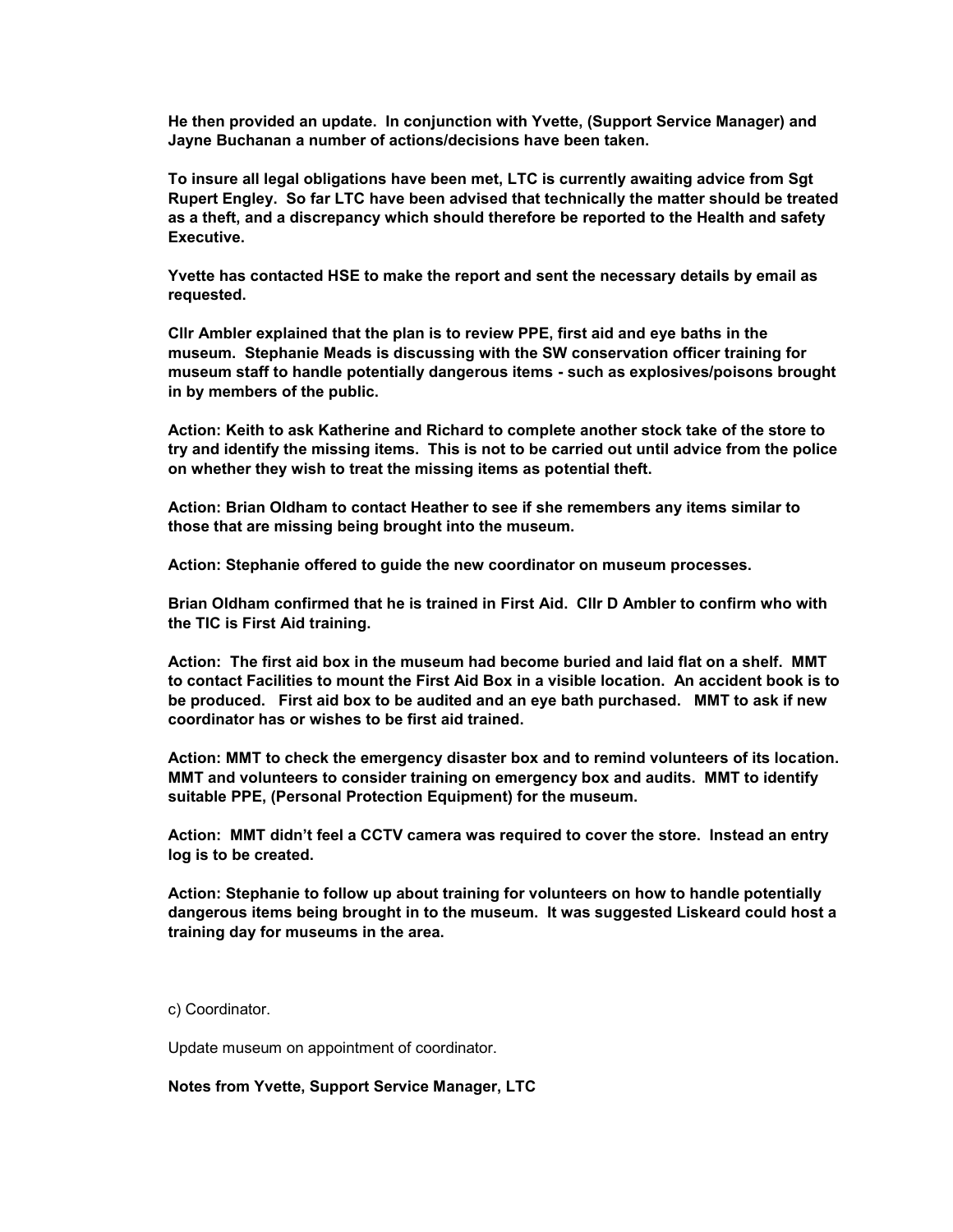**Karen Partington is due to start on Wednesday 4 April at 10am, and work the Wednesday, Thursday and Friday that week (10am – 4pm). This is dependent on the receipt of references.**

**It is hoped that during the first week Karen will meet as many volunteers as possible and have any necessary inductions.**

#### d) CCTV

Update on CCTV. Cameras to be considered to cover outside store.

**CCTV monitor has been installed on middle floor. Volunteers asked to maintain a visual check on monitor and support TIC staff safety.** 

**The issue of supporting volunteers with disabilities was raised.** 

**Action: Cllr D Ambler and Stephanie to investigate options and procedures to support youth volunteers those with disabilities.** 

**Action: Cllr D Ambler to follow up about a panic button. Stephanie mentioned that Bodmin museum has a system, which maybe suitable and should be investigated.** 

#### e) Expenses

**The issue of expenses has been an ongoing discussion within the MMT. If no agreement can be reached at today's meeting, then as a way forward, a vote is to be taken on the various options discussed over the last few months. The result of this vote will then be referred to LTC's Communication and Engagement Committee, (or Finance and General Purpose Committee) for discussion and hopefully endorsement.** 

**Options to consider or be voted on:**

**- To keep the current system, with a risk to the museum budget and a lack of funds to cover expenses later in the year.**

**- To propose a cap on the number of days per week a volunteer can claim for?**

**- To propose a mileage radius of 7 miles maximum that can be claimed for – 40p per mile – return would be maximum 14 miles?** 

**- Reallocate some of the budget underspends to increase volunteer expenses.** 

**- Allocate a maximum amount that can be claimed each day £10.** 

**Students and those on supported living arrangements to be excluded from any cap?**

**Action: A blind vote was taken, (excluding Stephanie and Cllr D Ambler) and a decision to adopt option 3 was taken, (**To propose a mileage radius of 7 miles maximum that can be claimed for – 40p per mile – return would be maximum 14 miles? )**. This decision will be passed back to either F&GP or C&E for confirmation and to allow any objections to be raised. The votes were: 4 for option 3. 2 for option 2. 1 for option 1. 1 for option 5. The**